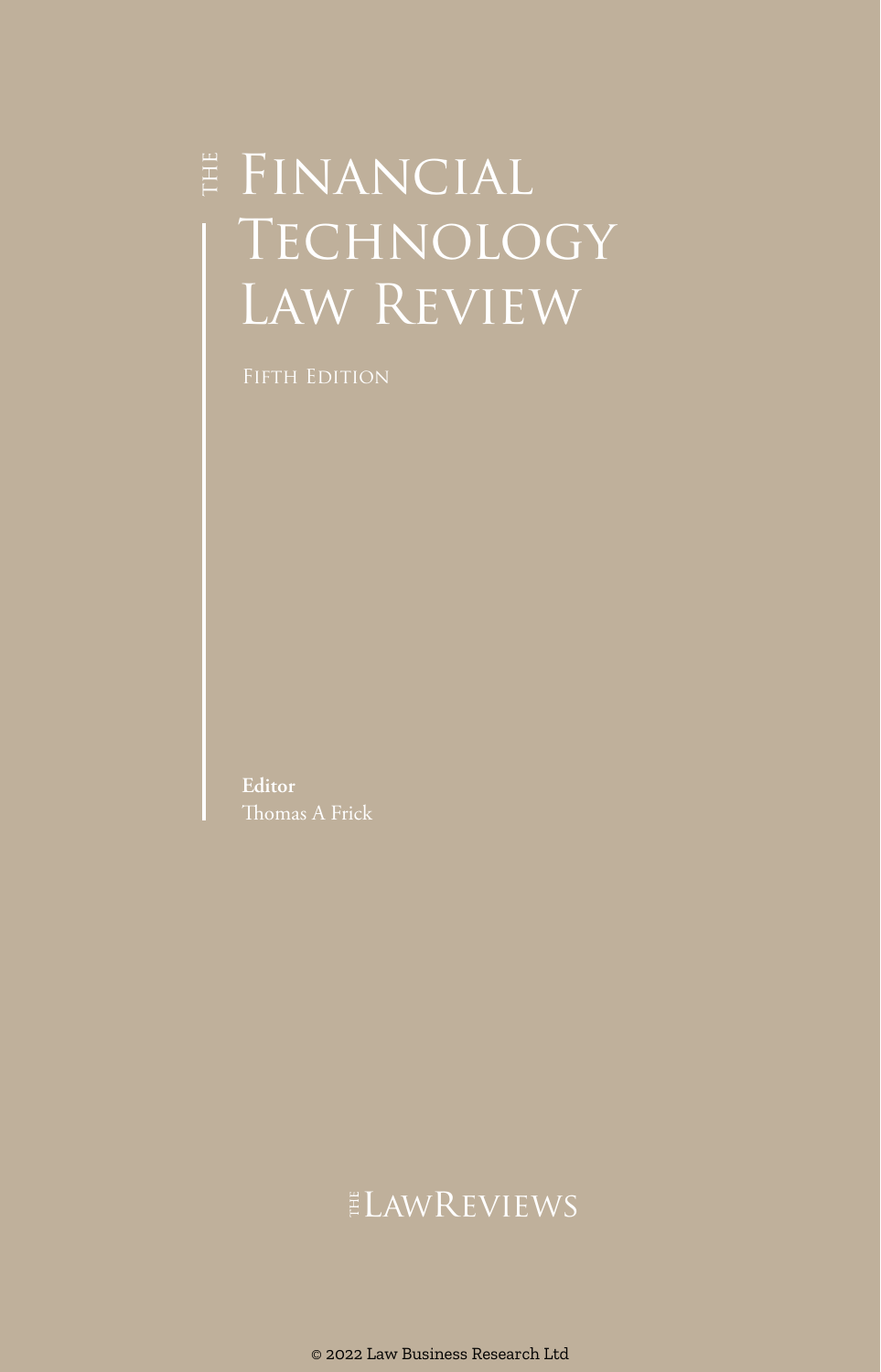# E FINANCIAL **TECHNOLOGY** Law Review

Fifth Edition

Reproduced with permission from Law Business Research Ltd This article was first published in April 2022 For further information please contact Nick.Barette@thelawreviews.co.uk

**Editor** Thomas A Frick

ELAWREVIEWS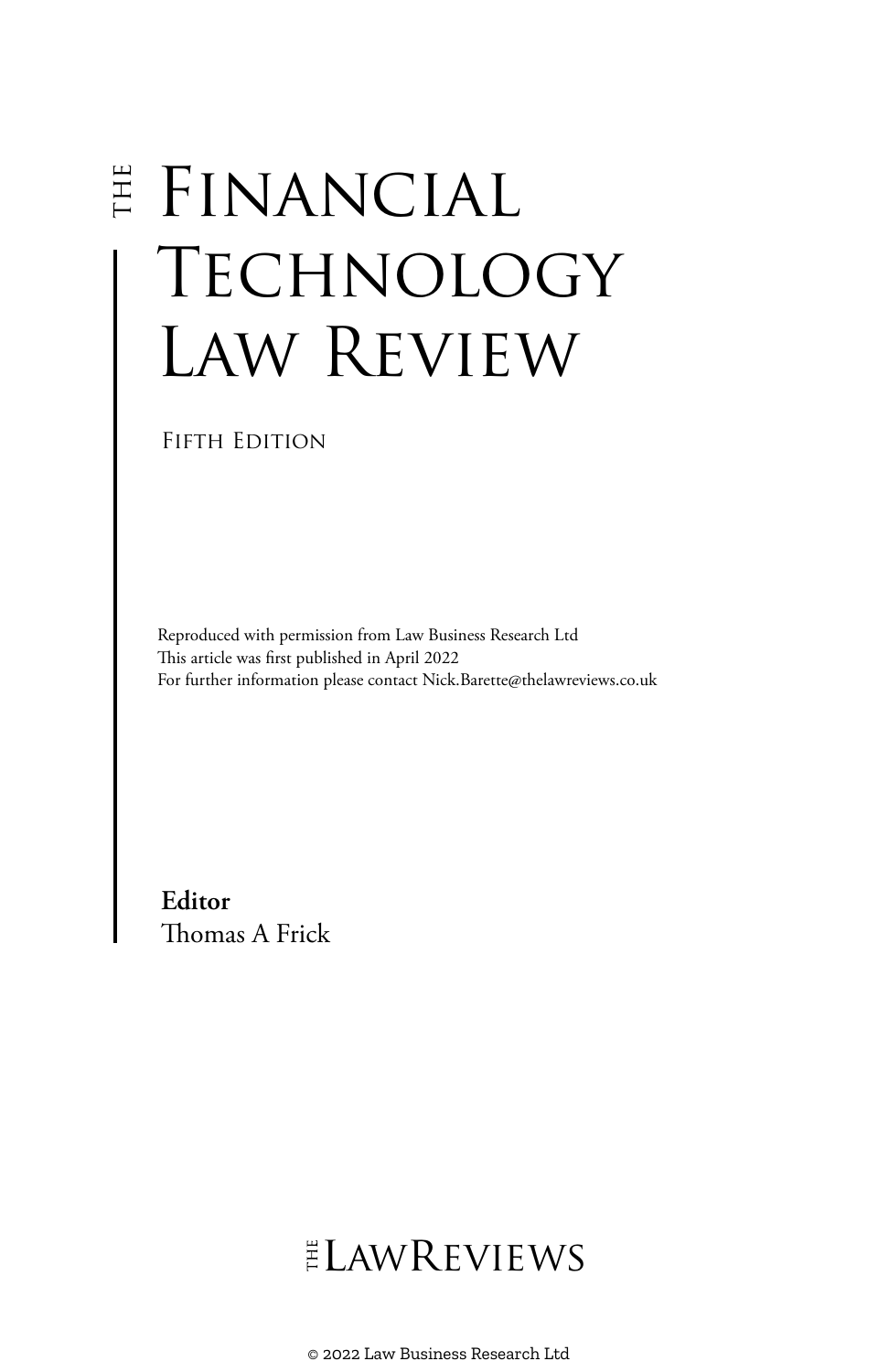### PUBLISHER Clare Bolton

### HEAD OF BUSINESS DEVELOPMENT Nick Barette

BUSINESS DEVELOPMENT MANAGERS Rebecca Mogridge, Katie Hodgetts, Joey Kwok

BUSINESS DEVELOPMENT ASSOCIATE Archie McEwan

> RESEARCH LEAD Kieran Hansen

EDITORIAL COORDINATOR Isabelle Gray

PRODUCTION AND OPERATIONS DIRECTOR Adam Myers

> PRODUCTION EDITOR Katrina McKenzie

### **SUBEDITOR**

Caroline Fewkes

CHIEF EXECUTIVE OFFICER Nick Brailey

Published in the United Kingdom by Law Business Research Ltd, London Meridian House, 34–35 Farringdon Street, London, EC4A 4HL, UK © 2022 Law Business Research Ltd www.TheLawReviews.co.uk

No photocopying: copyright licences do not apply. The information provided in this publication is general and may not apply in a specific situation, nor does it necessarily represent the views of authors' firms or their clients. Legal advice should always be sought before taking any legal action based on the information provided. The publishers accept no responsibility for any acts or omissions contained herein. Although the information provided was accurate as at April 2022, be advised that this is a developing area. Enquiries concerning reproduction should be sent to Law Business Research, at the address above. Enquiries concerning editorial content should be directed to the Publisher – clare.bolton@lbresearch.com

ISBN 978-1-80449-069-3

Printed in Great Britain by Encompass Print Solutions, Derbyshire Tel: 0844 2480 112

© 2022 Law Business Research Ltd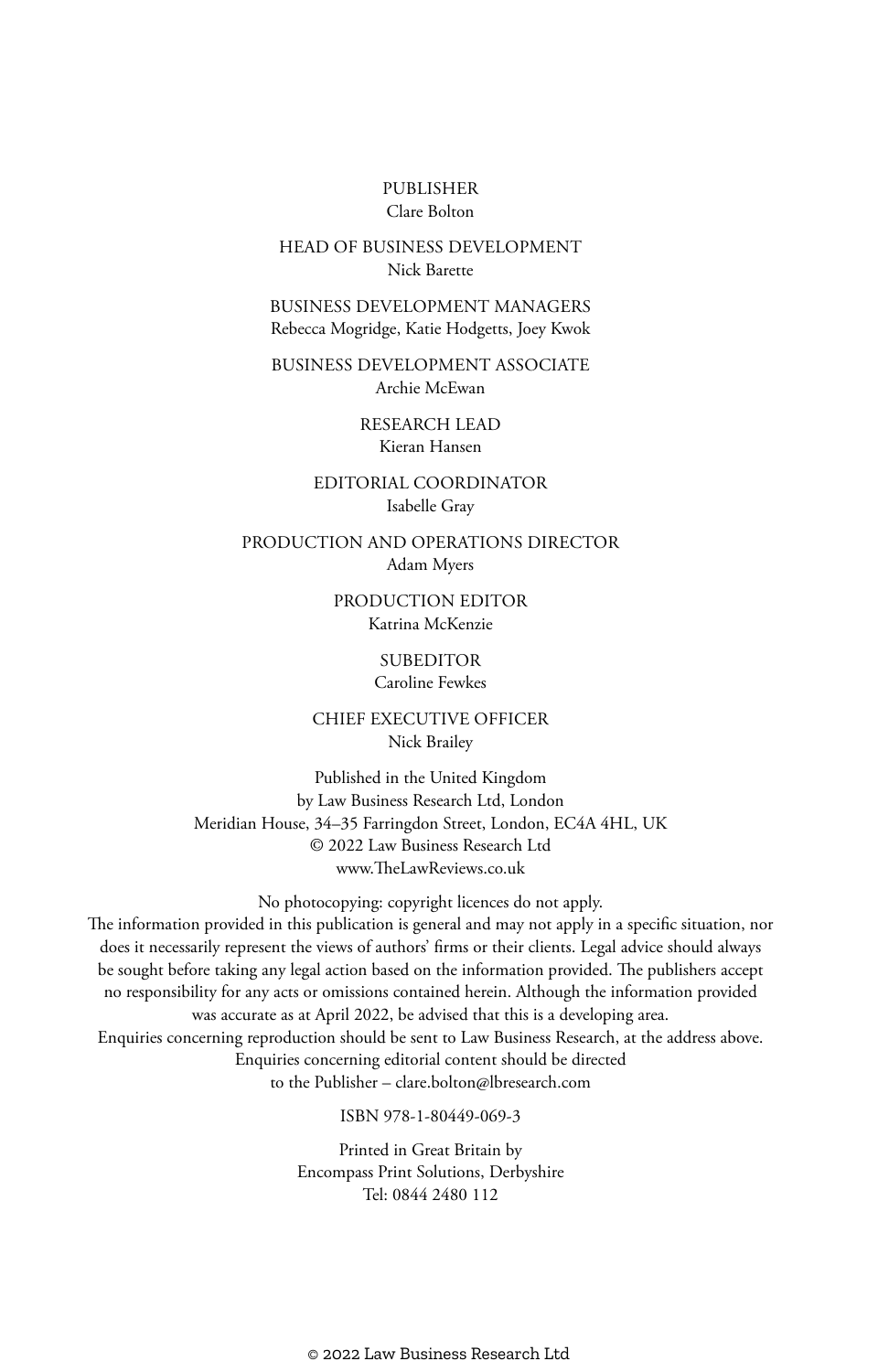# ACKNOWLEDGEMENTS

The publisher acknowledges and thanks the following for their assistance throughout the preparation of this book:

### ALLEN & GLEDHILL LLP

### BPE SOLICITORS LLP

### BUZKO KRASNOV

### CMS REICH-ROHRWIG HAINZ RECHTSANWÄLTE GMBH

### DLA PIPER UK LLP

### GILBERT + TOBIN

### GONZALEZ CALVILLO, SC

### HAMMAD AND AL-MEHDAR

### HENRY YU & ASSOCIATES, IN ASSOCIATION WITH L & Y LAW OFFICE

### HUNTON ANDREWS KURTH LLP

### INDUSLAW

### LEE AND LI, ATTORNEYS-AT-LAW

### MORI HAMADA & MATSUMOTO

### NIEDERER KRAFT FREY

### NJORD LAW FIRM

### NOERR PARTNERSCHAFTSGESELLSCHAFT MBB

### SRP-LEGAL

### SSEK LEGAL CONSULTANTS

### TOZZINIFREIRE ADVOGADOS

### URÍA MENÉNDEZ

### VIEIRA DE ALMEIDA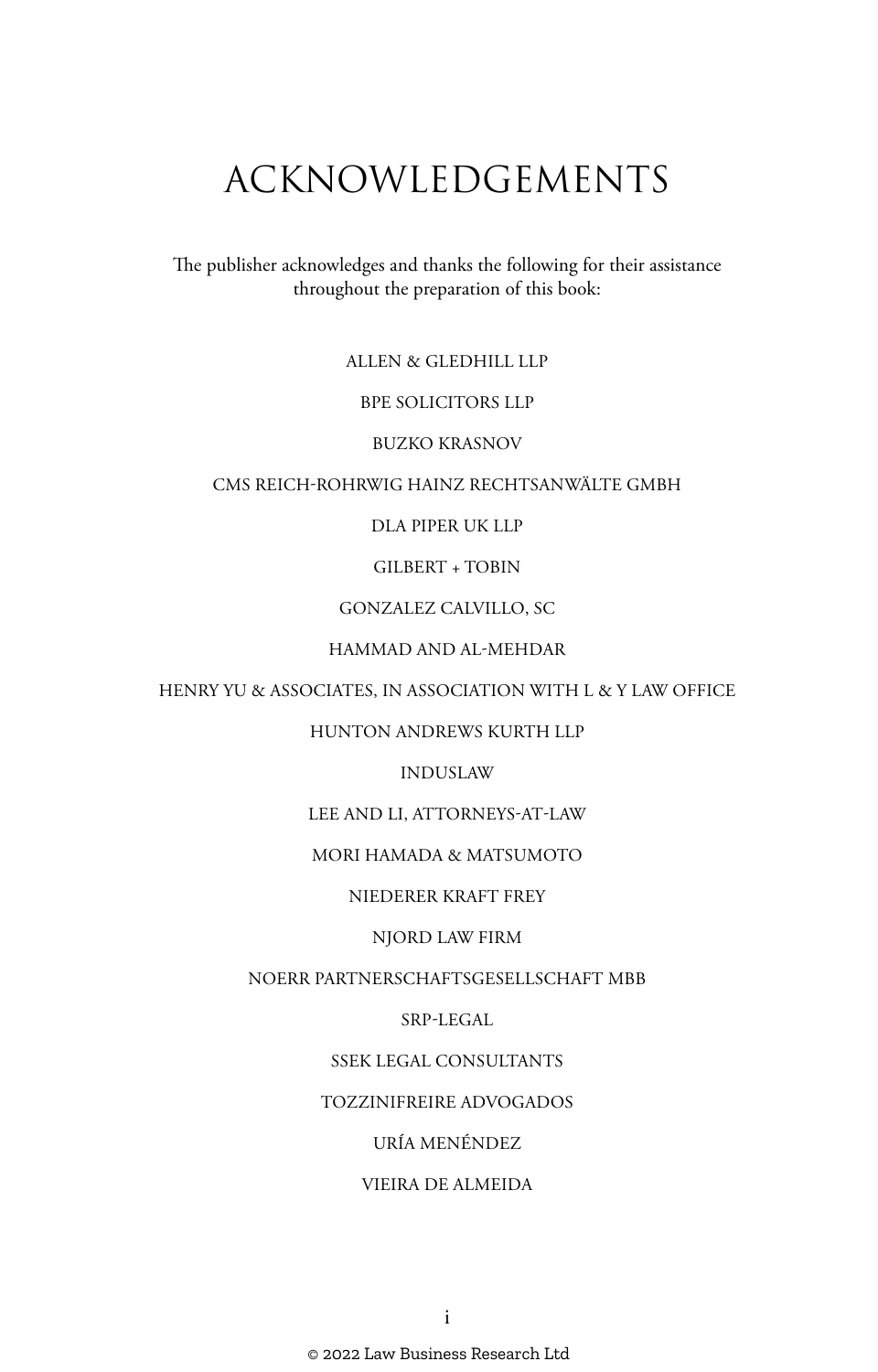# CONTENTS

| Thomas A Frick |                                                                              |  |
|----------------|------------------------------------------------------------------------------|--|
| Chapter 1      |                                                                              |  |
|                | Peter Reeves, Georgina Willcock and Robert O'Grady                           |  |
| Chapter 2      |                                                                              |  |
|                | Stefan Paulmayer                                                             |  |
| Chapter 3      |                                                                              |  |
|                | Pierre E Berger and Marc Van de Looverbosch                                  |  |
| Chapter 4      |                                                                              |  |
|                | Alexei Bonamin, Marcela Waksman Ejnisman, Carla do Couto Hellu Battilana,    |  |
|                | Marcus Fonseca, Victor Cabral Fonseca, Leonardo Medeiros Braghetto and       |  |
|                | Miguel Lima Carneiro                                                         |  |
| Chapter 5      |                                                                              |  |
|                | Kim Esben Stenild Høibye and Jakub Zakrzewski                                |  |
| Chapter 6      |                                                                              |  |
|                | Jens H Kunz                                                                  |  |
| Chapter 7      |                                                                              |  |
|                | Yu Pui Hang and Chan Wa                                                      |  |
| Chapter 8      |                                                                              |  |
|                | Avimukt Dar, Namita Viswanath, Shreya Suri, Shantanu Mukul, Aditya G,        |  |
|                | Nikhil Vijayanambi and Abhijit Chakrabarti                                   |  |
| Chapter 9      |                                                                              |  |
|                | Winnie Yamashita Rolindrawan. Asri Rahimi and Sabrina Wirawendra Kusumoprojo |  |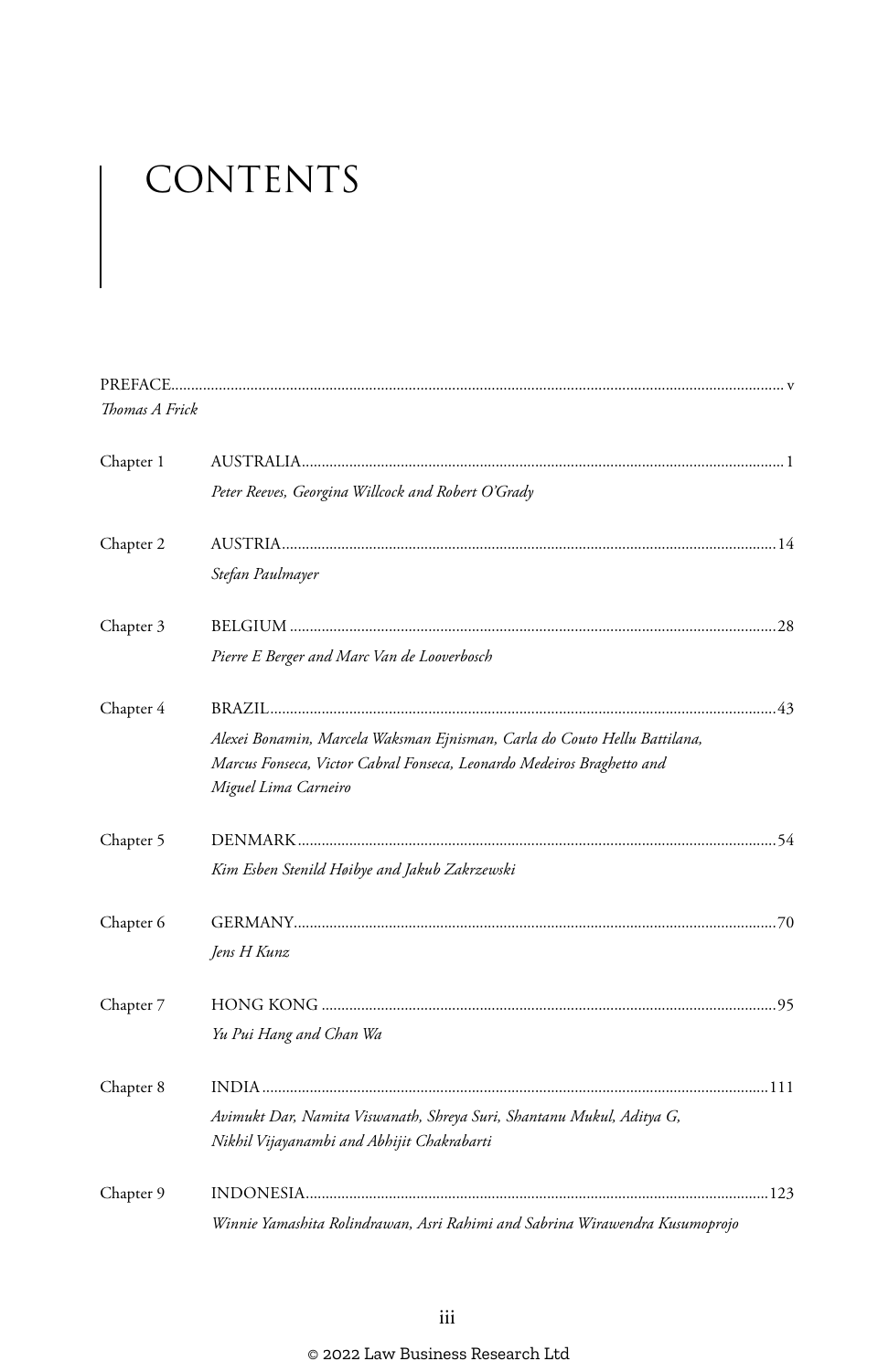| Chapter 10 |                                                                                  |  |
|------------|----------------------------------------------------------------------------------|--|
|            | Atsushi Okada, Takane Hori and Takahiro Iijima                                   |  |
| Chapter 11 |                                                                                  |  |
|            | Daniel Guaida Azar and Lucía Fernández González                                  |  |
| Chapter 12 |                                                                                  |  |
|            | Tiago Correia Moreira, Conceição Gamito, Helena Correia Mendonça and David Paula |  |
| Chapter 13 |                                                                                  |  |
|            | Roman Buzko and Vasily Agateev                                                   |  |
| Chapter 14 |                                                                                  |  |
|            | Suhaib Adli Hammad                                                               |  |
| Chapter 15 |                                                                                  |  |
|            | Adrian Ang V-Meng and Alexander Yap Wei-Ming                                     |  |
| Chapter 16 |                                                                                  |  |
|            | Leticia López-Lapuente and Isabel Aguilar Alonso                                 |  |
| Chapter 17 |                                                                                  |  |
|            | Thomas A Frick                                                                   |  |
| Chapter 18 |                                                                                  |  |
|            | Abe T S Sung and Eddie Hsiung                                                    |  |
| Chapter 19 |                                                                                  |  |
|            | Cigdem Ayozger Ongun, Volkan Akbas and Deniz Erkan                               |  |
| Chapter 20 |                                                                                  |  |
|            | Sarah Kenshall                                                                   |  |
| Chapter 21 |                                                                                  |  |
|            | Erin Fonté, Scott Kimpel and Carleton Goss                                       |  |
| Appendix 1 |                                                                                  |  |
| Appendix 2 |                                                                                  |  |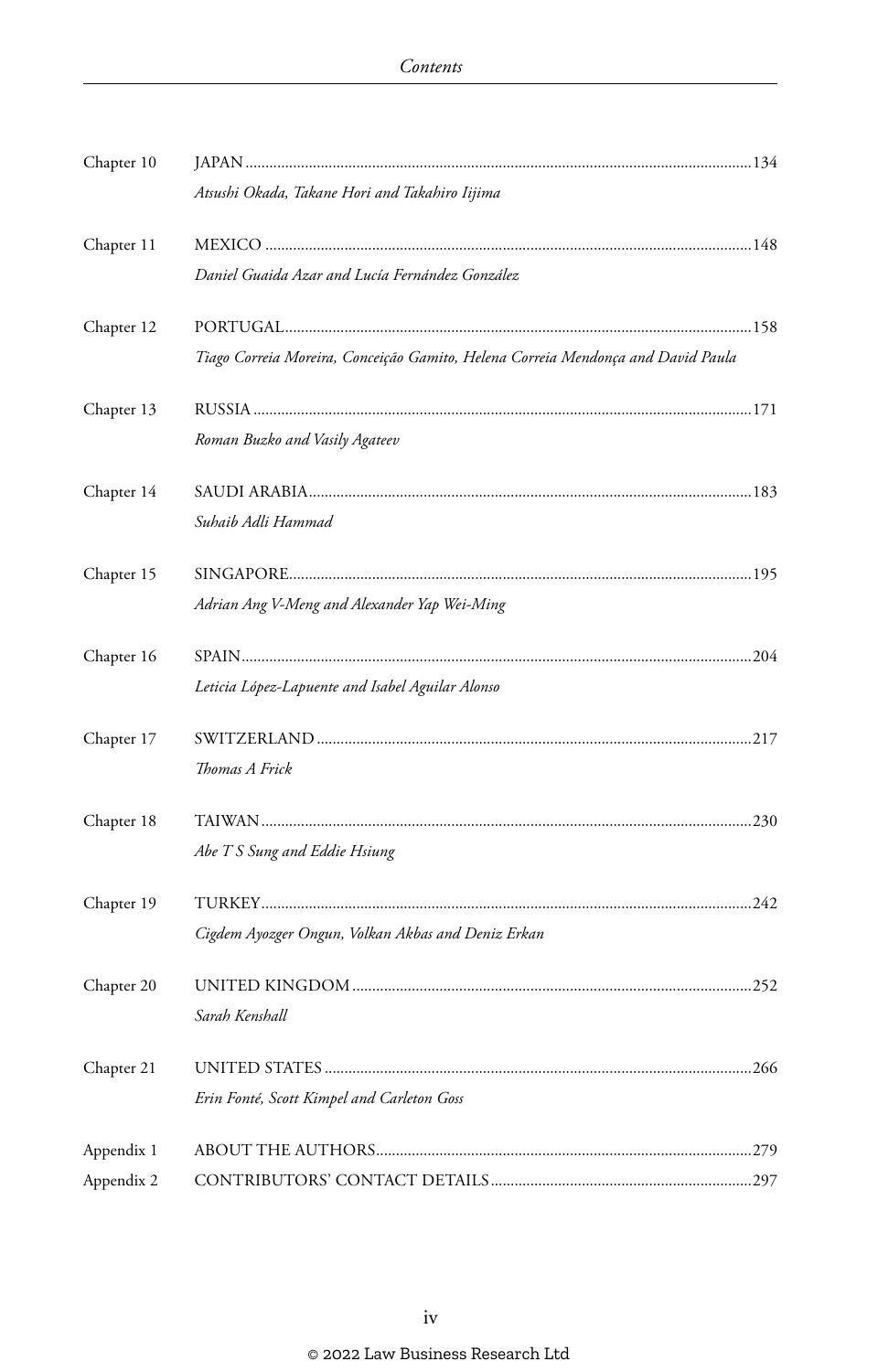# PREFACE

This fifth edition of *The Financial Technology Law Review* is published after a roller coaster year for crypto in particular, but also for many other fintech projects.

Bitcoin, and with it many other cryptocurrencies, soared to all-time highs in 2021, but dropped to half their value later in the year. This may cause problems for a country like El Salvador, whose president, Nayib Bukele, declared Bitcoin as an official currency of the country (together with the US dollar). On the other hand, China and Russia moved against independent cryptocurrencies such as Bitcoin; and Facebook (or now Meta) sold off its Libra (later known as Diem) project to a finance company; while Paypal intends to set up its own stablecoin. At the same time, more than 50 central banks worldwide researched or even implemented blockchain-based central bank digital currencies (CBDC), from Iran to the United States, the EU and China. The Bahamas may have been the first to launch, in 2020, a CBDC, but it will not remain the only country to do so.

In addition to CBDCs and the metaverse, media attention focused on non-fungible tokens and decentralised finance (DeFi). While many DeFi projects build on the initial Bitcoin dream of creating a decentralised, trustless financial ecosystem, it remains to be seen whether DeFi will be able to impact traditional financial market participants significantly.

Global fintech funding reached new records in 2021, more than doubling the figure of 2020 and accounting for more than 20 per cent of overall venture funding. Growth rates are impressive in Latin America and Africa, although the United States remains the leader, followed by Asia and Europe. Crypto exchanges started to list at traditional exchanges, and in many countries there are now well-established investment products focused on cryptocurrencies, DeFi projects or fintech start-ups. Hence, fintech may claim to have become an established part of the financial ecosystem from an investment perspective also.

In addition to many start-ups presenting new ideas and products, however, nearly all major participants in financial markets now support one or several major fintech initiatives. Progress with implementing fintech projects was made, in particular, in areas such as insurtech and commodity trade finance, but many projects also focus on regtech (sometimes linking up with legaltech), aiming ultimately to automate parts of the regulatory and supervision process. Some states have projects to support this by making their regulation more machine-reading friendly.

Hence, the outlook for 2022 promises further developments in areas in which enterprises see immediate business opportunities or cost-saving possibilities. At the same time, grand projects such as the metaverse, artificial intelligence-based financial services or DeFi may provide some surprises.

While the response of governments and regulators to this new dynamism was slow at the start, many new regulatory initiatives are now close to implementation. It is worth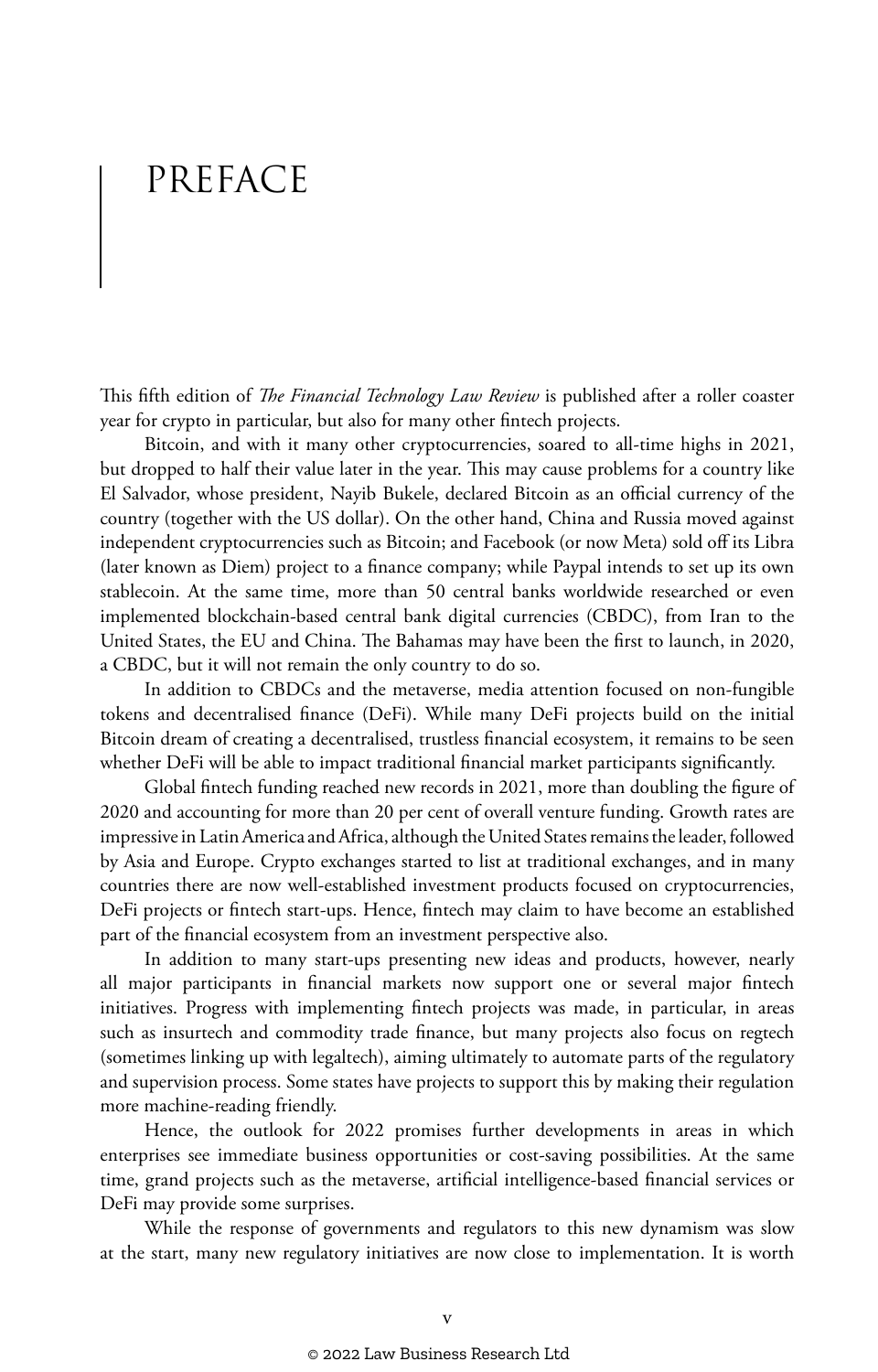watching out for new opportunities that these regulations will create. In spite of initiatives to harmonise the approach (in particular, in anti-money laundering), national solutions will continue to vary considerably between jurisdictions. Hence, a structured collection of overviews of certain aspects of fintech law and regulation such as *The Financial Technology Law Review* continues to be valuable not only for the international practitioner, but also for anyone who looks for inspiration on how to deal with hitherto unaddressed and unthought-of issues under the national law of any country.

The authors of this publication are from the most widely respected law firms in their jurisdictions. They each have a proven record of experience in the field of fintech; they know both the law and how it is applied. We hope that you will find their experience invaluable and enlightening when dealing with any of the varied issues fintech raises in the legal and regulatory field.

The emphasis of this collection is on the law and practice of each of the jurisdictions, but discussion of emerging or unsettled issues has been provided where appropriate. The views expressed are those of the authors and not of their firms, the editor or the publisher. In a fast-changing environment, every effort has been made to provide the latest intelligence on the current status of the law.

### **Thomas A Frick**

Niederer Kraft Frey Zurich April 2022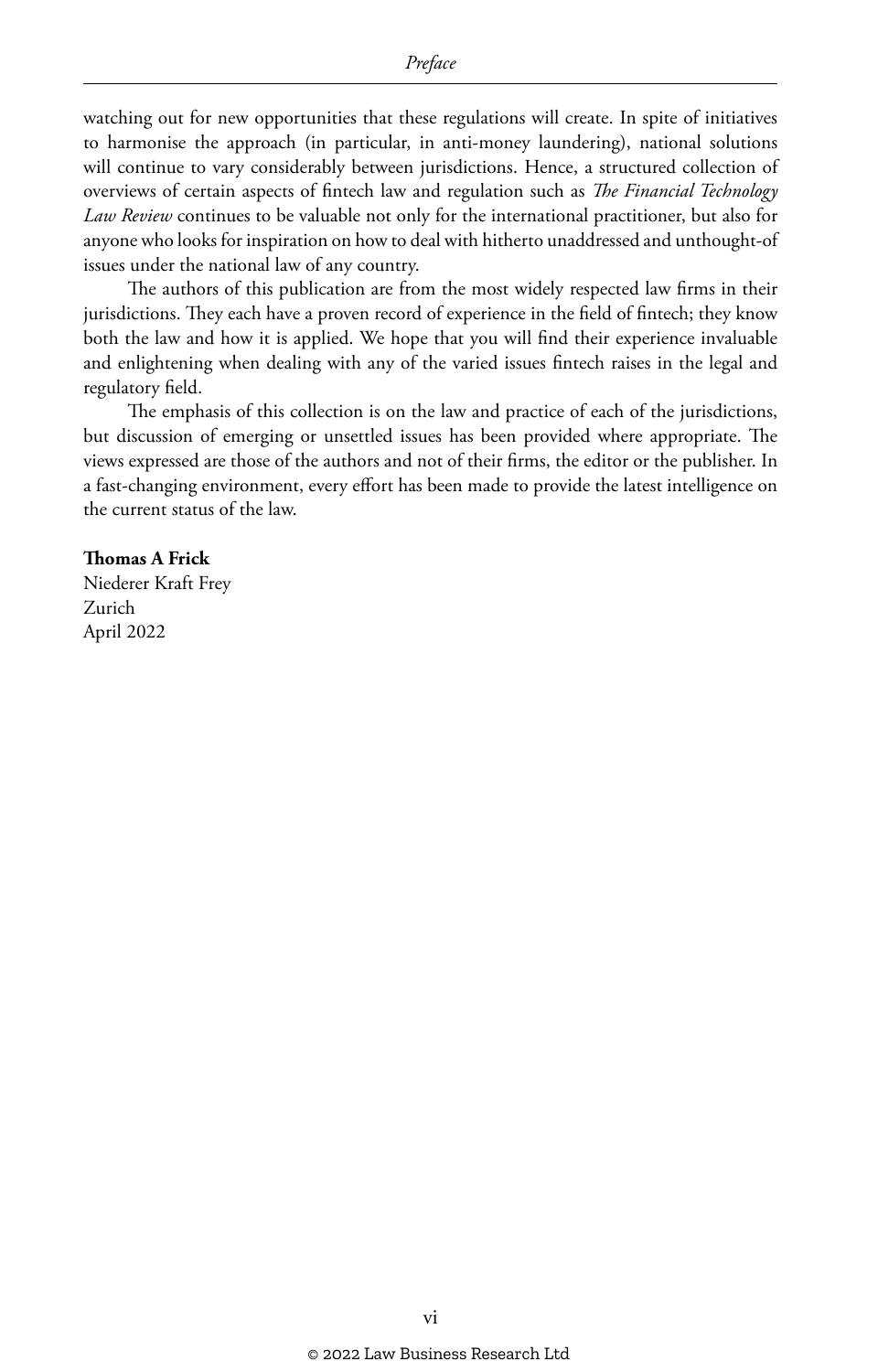### TURKEY

*Cigdem Ayozger Ongun, Volkan Akbas and Deniz Erkan*<sup>1</sup>

### **I OVERVIEW**

The general policy and regulatory approach in the fintech ecosystem is to ensure the establishment of a regulatory infrastructure to implement financial and information security. Recently, there have been new developments in that stricter rules have been set within the fintech ecosystem. The essential legal and regulatory matters concerning fintech are those regarding payment services, e-money institutions and alternative funding methods. This is mainly the Law on Payment and Securities Settlement Systems, Payment Services and Electronic Money Institutions (Law No. 6493), which regulates the activities and licensing of payment systems, electronic money institutions and payment institutions in Turkey. The Amendment to Law No. 6493, drafted in accordance with the requirements of the second Payment System Services Directive (Directive (EU) 2015/2366 (PSD II)), stipulates the establishment of the Turkey Payment Services and Electronic Money Association, which has since been established. Payment institutions and electronic money institutions are obliged to become members, and new institutions must apply to become members within one month of obtaining their operation permit.

The Regulation on Payment Services and Electronic Money Issuance and Payment Service Providers and the Communiqué on Information Systems of Payment and Electronic Money Institutions and Data Sharing Services in the Field of Payment Services Providers were published in the Official Gazette dated 1 December 2021. However, a transition period of one year has been defined as of the effective date for compliance with all new provisions introduced by the Regulation. The Regulation abolishes the previous Regulation, namely the Regulation on Payment Services and Issuing Electronic Money and Payment Institutions and E-money Institutions, and aims to regulate the operations and services of payment and electronic money institutions in a stricter manner.

As regards cryptoassets, the Regulation Prohibiting Payments Through Crypto Assets (the Crypto Assets Regulation), issued by the Central Bank of the Republic of Turkey (CBRT), entered into force on 30 April 2021. The Regulation prohibits licensed payment institutions and electronic money institutions from using cryptoassets in their operations; however, it does not introduce any regulations with respect to cryptoasset trading platforms. Additionally, within the framework of the Regulation Amending the Regulation on Measures Regarding Prevention of Laundering Proceeds of Crime and Financing of Terrorism, published in the Official Gazette dated 24 February 2021 (the MASAK Regulation), cryptoasset service

<sup>1</sup> Cigdem Ayozger Ongun is a managing partner, Volkan Akbas is a managing senior associate and Deniz Erkan is a senior associate at SRP-Legal.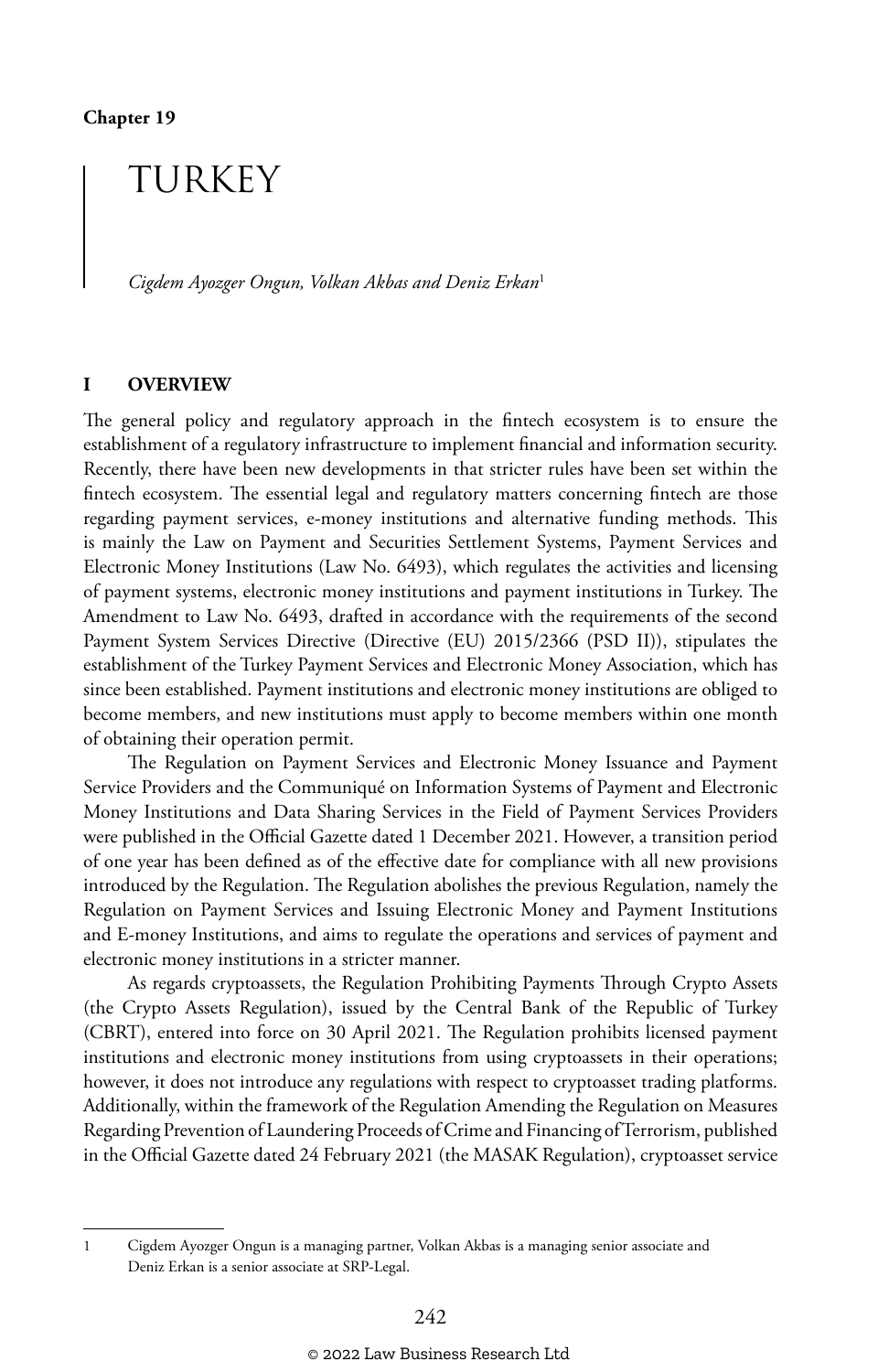providers have been included within the definition of 'obliged parties' and will be subject to inspection by the Turkish Financial Crimes Investigation Board (MASAK). Following entry into force of the Regulation, MASAK also published a guide titled the Main Principles for Crypto Asset Service Providers Regarding Prevention of Laundering Proceeds of Crime and Financing of Terrorism. It is also important to note that, with its Decisions Nos. 1229 and 1230, dated 25 November 2021, the First Chamber of the Judges and Prosecutors Council established specialised courts for cybercrimes and financial crimes. All of the above may be considered as steps towards the government's recognition of cryptoassets.

Additionally, the Turkish Fintech Ecosystem Status Report 2021, prepared under the coordination of the Presidential Finance Office, was published in December 2021. According to the report, there were 520 fintech companies and a total of 56 accredited payment and e-money fintech companies within Turkey as at 30 December 2021.

### **II REGULATION**

### **i Licensing and marketing**

Turkey regulates a comprehensive scope of financial services and activities. Financial institutions are obliged to obtain authorisation from relevant regulators (i.e., the CBRT, the Capital Markets Board (CMB) and the Treasury) to be incorporated and to conduct financial activities. As per Law No. 6493, licensing requirements apply in all cases that involve the provision of payment and e-money services. The market is highly regulated and there are significant financial barriers of entry into the market. In this context, payment services and e-money services can only be offered if the provider is granted a licence by the CBRT. A licensed entity can be incorporated to offer payment services only if it is incorporated as a financial institution that falls under the definition of a bank as listed within Turkey's banking legislation (namely the Banking Law (Law No. 5411)), an e-money institution or a payment services provider.

Pursuant to the Regulation on Payment Services and Electronic Money Issuance and Payment Service Providers, requirements for applications for operation permits have been tightened by way of a two-stage evaluation: an informative investigation stage and a final stage. The corporate name of the company applying for an operation permit is required to contain phrases showing that it is a payment institution or an e-money institution, and the application fee for the authorisation permit has been regulated as 500,000 Turkish lira. In addition to this, the amount of the paid-in capital of the company, free from collusion, has been increased to 5.5 million lira for payment institutions providing intermediary services for invoice payments exclusively, 9 million lira for other payment institutions, and 25 million lira for electronic money institutions. Also, according to the Regulation, institutions are now required to pay a licence fee of 1 million lira upon receipt of the operation permit.

The sale and marketing of financial services and products may fall under the supervision of the CBRT, the Banking Regulation and Supervision Agency (BRSA) and the CMB. The CMB's Communiqué on Principles on Investment Services and Activities and Ancillary Services (No. III-37.1) and the BRSA's Regulation on Banks' Procurement of Support Services impose certain restrictions on financial service providers as well as vendors providing the sale and marketing of financial services in Turkey. Additionally, pursuant to the BRSA Regulation, payment institutions and e-money institutions are prohibited from granting loans and, thus, are prohibited from engaging in advertising and marketing activities creating the impression of granting a loan.

### © 2022 Law Business Research Ltd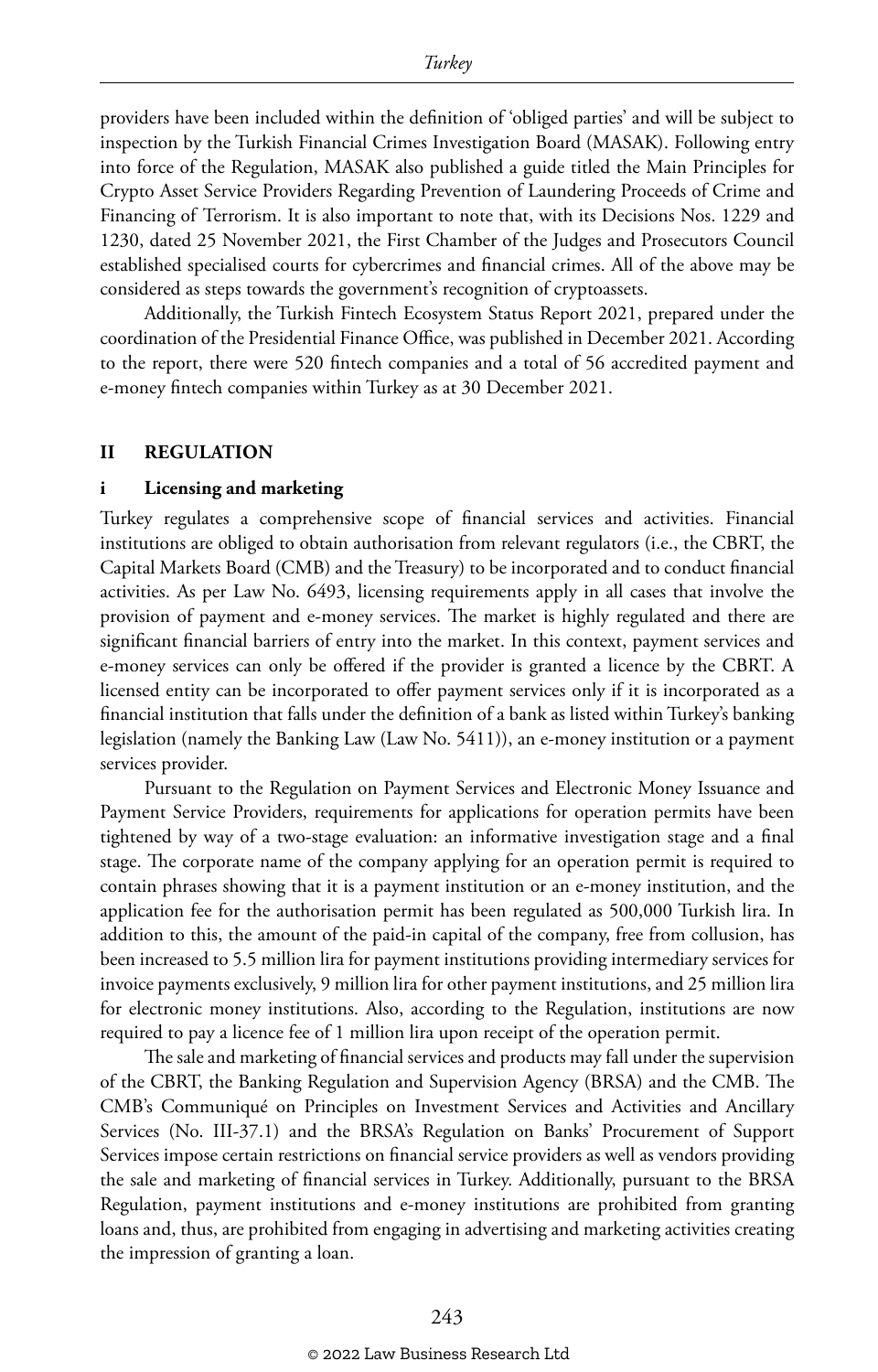Automated digital advisory is not specifically regulated under Turkish legislation; however, if the advisory services to be carried out are in relation to a regulated financial activity, regardless of its form, either digital or in person, these advisory activities may be subject to an authorisation or an exemption, depending on the type and content.

With the Regulation on Establishment and Activities of Asset Management Companies and Receivables to be Acquired (the Asset Management Regulation), published in the Official Gazette dated 14 July 2021, the structure and activities of asset management companies have been amended. The Asset Management Regulation sets forth that asset management companies must obtain authorisation from the BRSA prior to their establishment to carry out their activities, and the condition of having paid-in capital, free of all kinds of collusion and in cash, of no less than 20 million lira has been increased to being no less than 50 million lira.

Providing credit references or credit information services in Turkey is a regulated activity under Law No. 5411. Payment institutions and e-money institutions are prohibited from conducting lending activities. A Risk Centre has been established within the Banks Association of Turkey for the purpose of collecting the risk data and information of clients of credit institutions and other financial institutions deemed eligible by the BRSA and ensuring that this information is shared with the institutions or with the relevant persons or entities themselves or with real persons and private legal entities, if approved.

### **ii Cross-border issues**

Under Turkish law, a licence to provide financial services in Turkey cannot be obtained unless the company is governed by Turkish law; however, with the adoption of the Regulation on Payment Services and Electronic Money Issuance and Payment Service Providers, it has been determined that fintech companies may cooperate with institutions abroad when providing financial services.

A fintech company is required to be incorporated and licensed in the local Turkish jurisdiction by the CBRT. The requirement also applies to companies that provide cross-border services and products, and whether the products are actively marketed or the client in the jurisdiction solicits the service or product, is not relevant.

The Regulation sets forth the principle for the cooperation of payment and e-money institutions with legal entities residing abroad. The Regulation allows cooperation with legal entities residing abroad that have obtained permission from the CBRT, in line with their objectives or operations. However, the foreign legal entity in question must also be authorised to provide payment services or issue electronic money by the relevant authorities of the country in which its headquarters are located. The legal entity residing abroad, with which the cooperation is made, may not be exposed as the face of the service alone to the customer. Additionally, institutions will continue to be accountable to domestic customers for the services provided within the scope of the cooperation.

Also, pursuant to the MASAK Regulation, branches, agencies, representatives, commercial proxies and similar affiliated units in Turkey will be deemed liable for crypto money service providers headquartered abroad.

Pursuant to the Turkish Direct Foreign Investment Law (Law No. 4875) and Law No. 5411, there are no restrictions or limitations on ownership of companies by foreigners. On the contrary, direct foreign investments are promoted through Law No. 4875.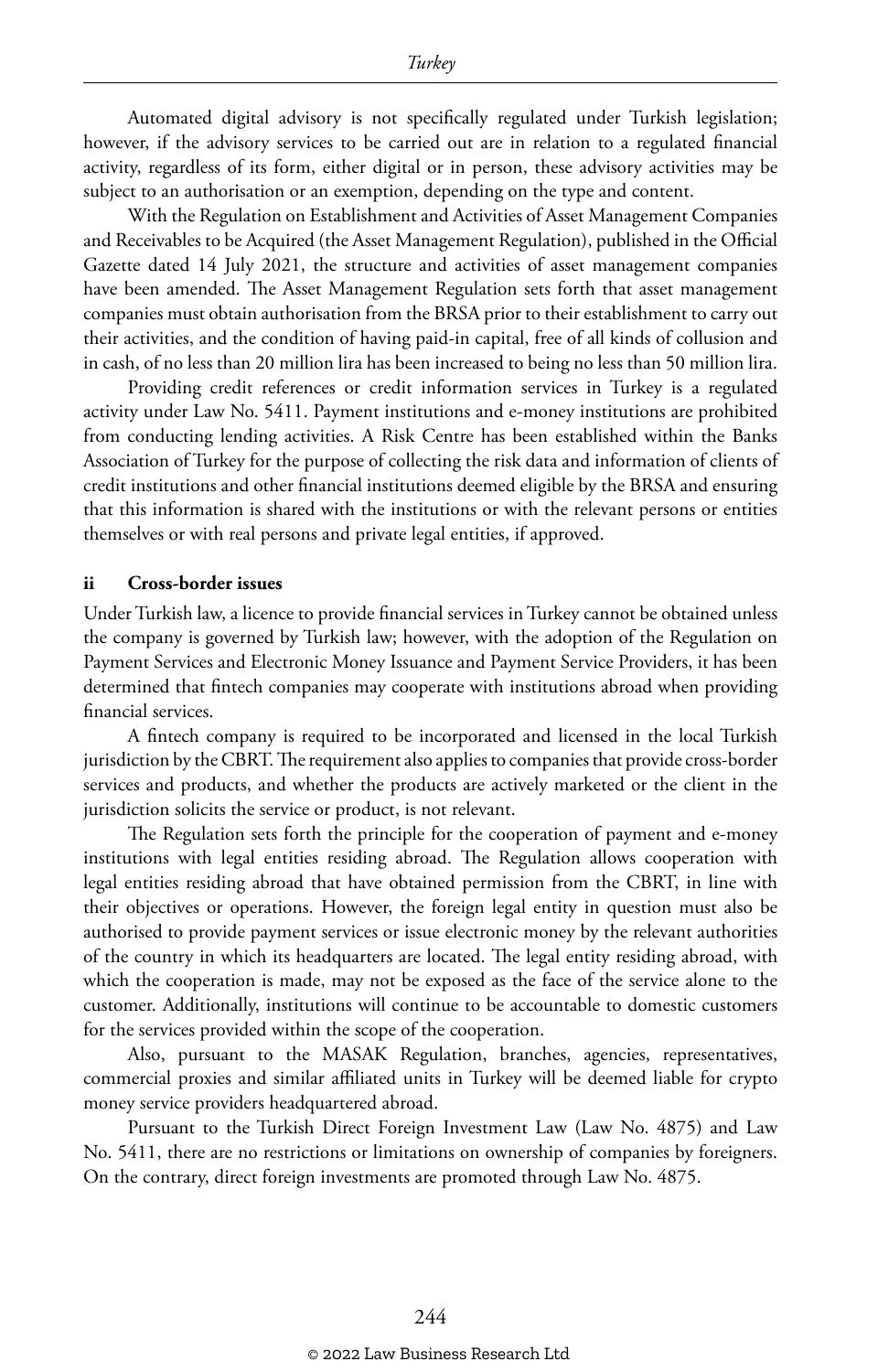### **III DIGITAL IDENTITY AND ONBOARDING**

There is no general regulation regarding digital identity in the Turkish legislation. However, there are separate pieces of legislation concerning the elements of electronic capture and storage attributes or credentials that may uniquely identify a person and create a digital identity. The Electronic Signature Law (Law No. 5070) lays out the principles on digital identification. Following Law No. 5070, the Communiqué on Electronic Signature and Relevant Procedures and Technical Criteria has also set a technical basis regarding the electronic signature that may be used in the creation of a digital identity.

Relevantly, the term 'open banking' has been defined for the first time in the Regulation on Banks' Information Systems and Electronic Banking Services, published in the Official Gazette dated 15 March 2020, which entered into force on 1 January 2021. Pursuant to the Regulation, remote identification and digital onboarding have been regulated for the first time. In this context, open banking services may now be used for digital identity. Additionally, the Regulation on Remote Identification Methods to be Used by Banks and Establishment of Contractual Relations in Electronic Environment, drafted by the BRSA to determine remote identification methods, was published in the Official Gazette dated 1 April 2021.

The CMB has been authorised to provide the applications to be used in the execution of the remote identification process through a central structure.

Pursuant to Article 6/A, added to the Regulation on the Prevention of Laundering Proceeds of Crime and the Financing of Terrorism by the MASAK Regulation, if the legislation pertaining to the obliged party's main field of activity allows for the establishment of a contract with methods that will allow the verification of his or her identity without face-to-face contact with the customer, remote identification methods may be used to verify the identity of the customer in the establishment of a permanent business relationship with real persons. The Ministry of Treasury and Finance is authorised to determine the methods and measures that can be used. In accordance with the Financial Crimes Investigation Board General Communiqué (No. 19), published in the Official Gazette dated 30 April 2021 and numbered 31470, remote identification tools such as informatics or electronic communication devices can be used within the methods determined for obliged parties. The important point here is that the method to be applied should be designed in such a way as to include all the information required for face-to-face identification and to contain the minimum risk in the confirmation of the information. For remote identification, there is no restriction on whether the customer is a Turkish citizen and there is no limitation on transactions it can be used in.

### **IV DIGITAL MARKETS, PAYMENT SERVICES AND FUNDING**

Law No. 6493 and its supplemental secondary legislation regulate the market and concepts such as e-money, digital wallets and digital currencies. The Crypto Assets Regulation has defined cryptoassets for the first time as intangible assets that are created virtually by technology such as distributed ledger technology or similar and are distributed through digital networks but cannot be acknowledged as 'fiat money, deposit money, electronic money, payment instruments, securities or other capital market instruments' and stipulates that a special set of rules shall be applied to cryptoassets.

The general rules and principles regarding investment funds are mainly regulated under the Law on Capital Markets (Law No. 6362). The CMB has regulated further details regarding the establishment and activities of investment funds under the Communiqué on the Principles of Investment Funds (No. III.52.1) and has also introduced the Investment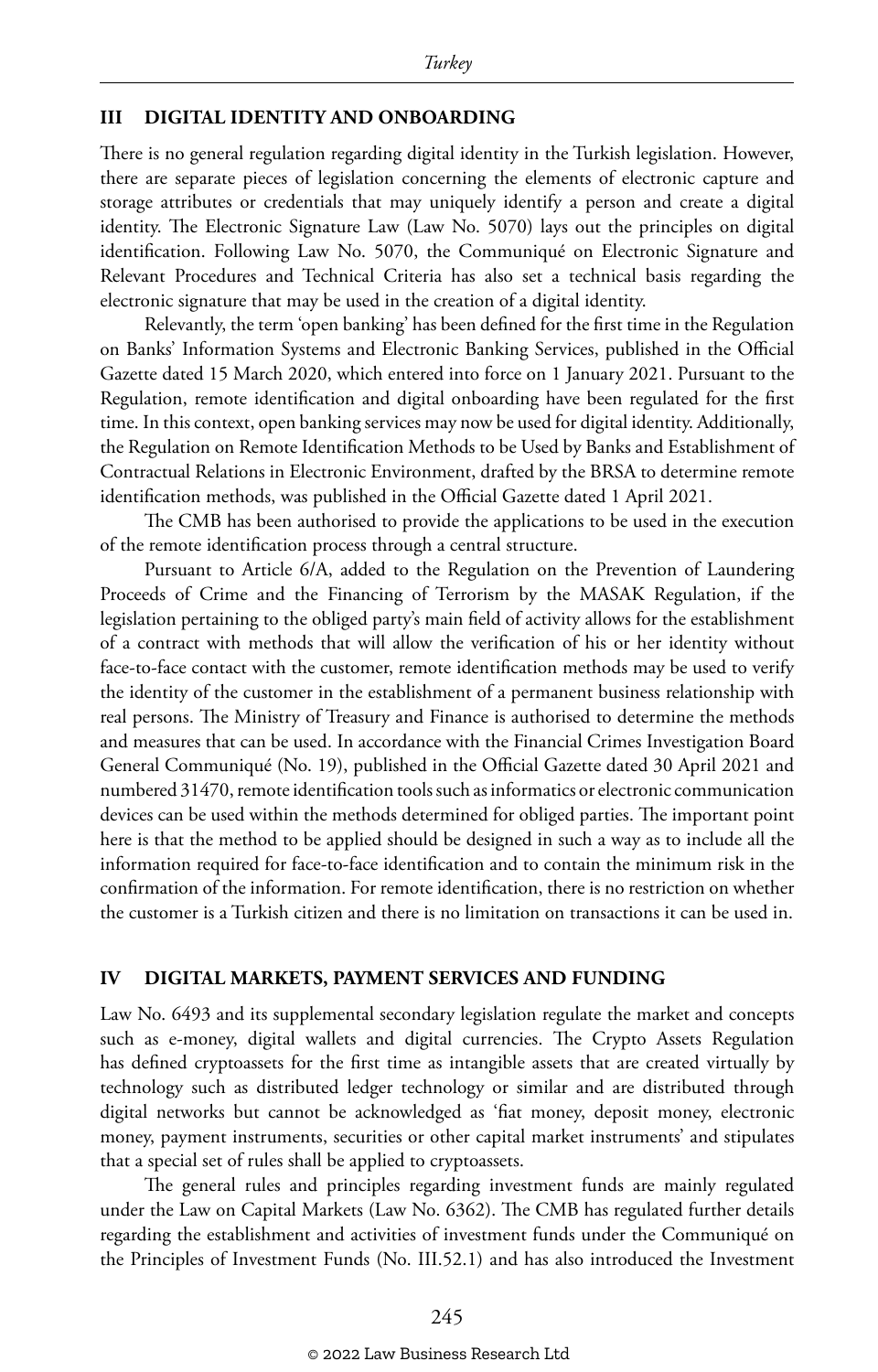Funds Guide with its Resolution No. 19/614, to clarify the rules and principles stipulated in the Communiqué. The Communiqué Amending the Communiqué (No. III-52.1.c) (the Amending Communiqué) entered into force upon its publication in the Official Gazette dated 12 March 2019, and the Guide was also amended on the same date to reflect the changes introduced through the Amending Communiqué.

Communiqué No. III-35/A.2 on Crowdfunding entered into force upon its publication in the Official Gazette dated 27 October 2021 and designates the CMB as the supervisory regulatory authority. The Communiqué repealed the Communiqué on Share-Based Crowdfunding (No. III-35/A.1), and debt and share-based crowdfunding was regulated in a single communiqué. As per the Communiqué, crowdfunding activities shall be conducted via crowdfunding platforms, which can be joint stock companies solely providing crowdfunding services; or investment institutions that are development and investment banks, participation banks or intermediary institutions.

Law No. 7222 on the Amendment of the Banking Law and Some Other Laws, which was published in the Official Gazette dated 25 February 2020 and numbered 31050 and came into force on the same date, introduced the concept of crowd-lending. With regard to crowdfunding, with the amendment made in the first paragraph of Article 35/A of Law No. 6362, the CMB is empowered to make a determination regarding crowdfunding activities by collecting money from the public based on partnership or lending.

As per Law No. 7222, the provisions of the banking legislation shall not be applied for financing provided through lending-based crowdfunding and shall not be considered as deposit or participation fund acceptance. This situation may bring an alternative to conventional and participation banking models, especially in financing innovative projects with industrial and technology companies.

Additionally, peer-to-peer lending is not currently regulated in a manner synonymous with the definition found under PSD II. However, debt-based crowdfunding platforms, which can be considered peer-to-peer lending, have just been regulated, although a communiqué for these platforms has not yet been prepared by the CMB.

There are significant duties levied upon payment service providers and these institutions are obliged to be licensed by the CBRT. Additionally, payment service providers have a duty of confidentiality within the Turkish legislation, namely the Banking Law, the Turkish Commercial Code, the Turkish Criminal Code and the Personal Data Protection Law. This duty limits the sharing of data in a manner that would be considered as promoting competition. However, Law No. 7192, introducing a variety of amendments to Law No. 6493, stipulates that the CBRT is vested with the power to enact secondary legislation that may require payment service providers to share data with other payment service providers. In this regard, pursuant to the Regulation on Banks' Information Systems and Electronic Banking Services, the private financial data of customers in banks can be shared with third parties, namely third-party providers, with customer permission. With this model, financial data belonging to customers, and that the banks do not share among themselves, are no longer private to banks and are placed on a common platform with the request and consent of the customer, making the data available to fintech companies.

In line with this approach, in the Turkish Competition Authority's Report on Financial Technologies in Payment Services, the open banking model is explained in response to the need for regulatory rules that prevent exclusionary actions from the very beginning. With the report, a step has been taken to support third-party sharing. In addition, the Regulation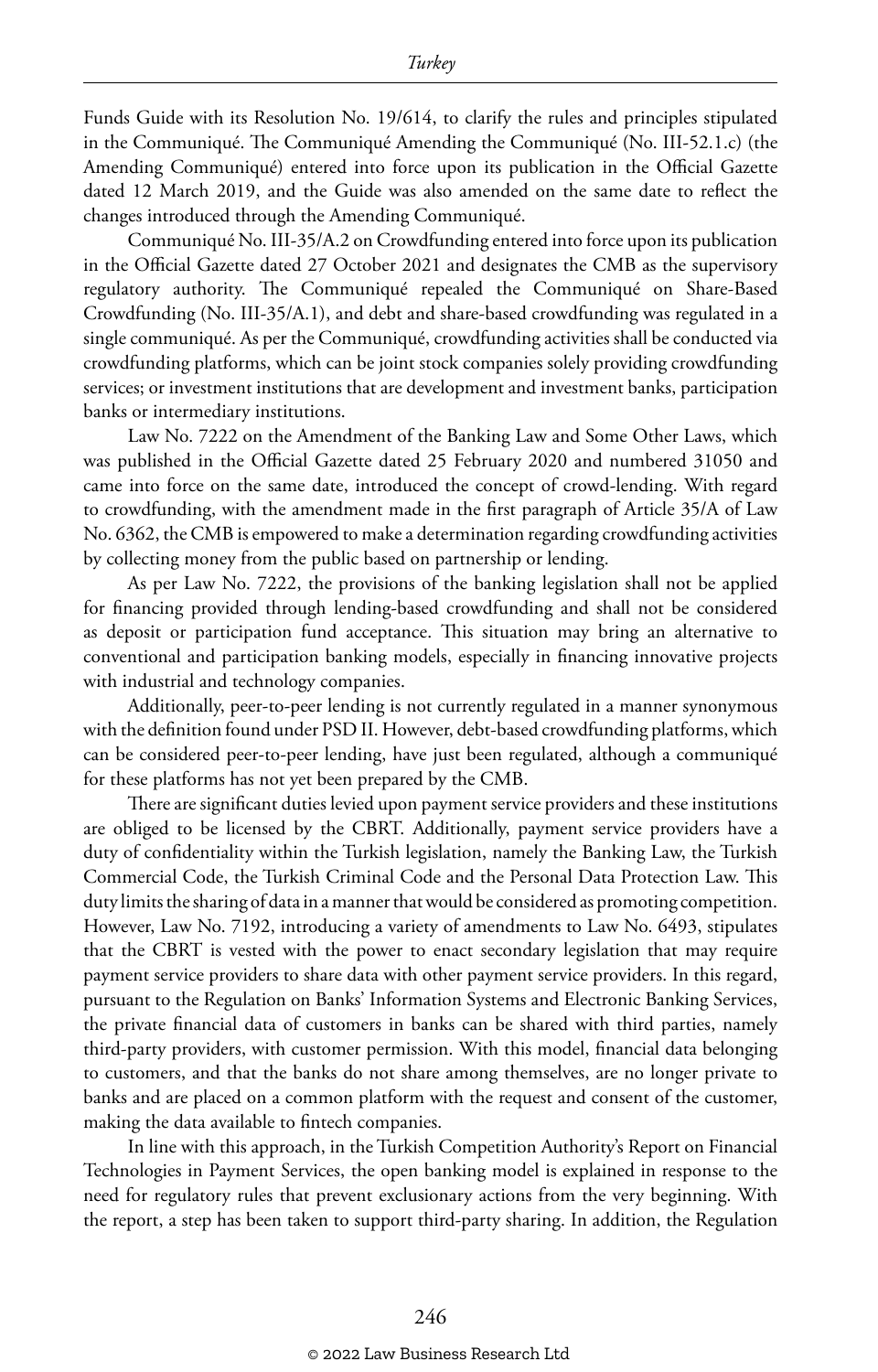on the Sharing of Confidential Information, which regulates the sharing and transfer of bank secrets and customer secrets, regulates confidentiality obligation exceptions and the principles regarding the sharing of confidential information.

### **V CRYPTOCURRENCIES, INITIAL COIN OFFERINGS (ICO) AND SECURITY TOKENS**

There is no specific regulation governing cryptocurrencies; however, there are no specific provisions under the Turkish legislation that prohibit individuals from owning and exchanging cryptocurrencies. Nevertheless, the Crypto Assets Regulation prohibits:

- *a* the direct or indirect use of cryptoassets in making payments;
- *b* the provision of services enabling the direct or indirect use of cryptoassets in making payments;
- *c* the development of business models, or the provision of services related to those business models, by payment service providers regarding the direct or indirect use of cryptoassets in the provision of payment services or the export of electronic money; and
- *d* payment and electronic money institutions from acting as intermediaries between platforms providing services on the trading, depositing, transferring or exporting of cryptoassets.

In light of the foregoing, although the Regulation prohibits licensed payment institutions and e-money institutions from using cryptoassets in their operations, it does not introduce any regulations with respect to cryptoasset trading platforms. Taking into consideration that cryptoassets reflect only one aspect of blockchain technology applications, we believe that this Regulation will not prevent significant technological developments that are constituted on blockchain technology, such as digital identity, open data or smart contracts in Turkey.

There is no specific regulation governing ICO or token generation events. The CMB has not yet classified or assessed security tokens.

Because cryptoasset service providers have been included within the definition of obliged parties under the MASAK Regulation, the appointment of a compliance officer and identity verification of account holders, together with the reporting of suspicious transactions, are commonplace requirements imposed upon fintech companies. Turkish anti-money laundering legislation, namely the Law for Preventing Laundered Criminal Income (Law No. 5549) and its supplemental regulation, requires that fintech companies (dealing with cryptocurrency and tokens) implement procedures to combat bribery. MASAK also regulates fintech products and services in terms of money laundering proceedings for crime and terrorist financing.

As regarding tax issues, to be able to impose tax on cryptocurrencies and tokens, the Tax Law has to be amended in a comprehensive manner. If cryptocurrencies were to be qualified as a commodity in Turkey, the income derived from the exchange of cryptocurrencies would be subject to income tax. However, for the time being, gains derived from cryptocurrencies are not included within the types of income that are subject to income tax.

There is no regulation allowing or restricting the offering of tokens to residents from abroad.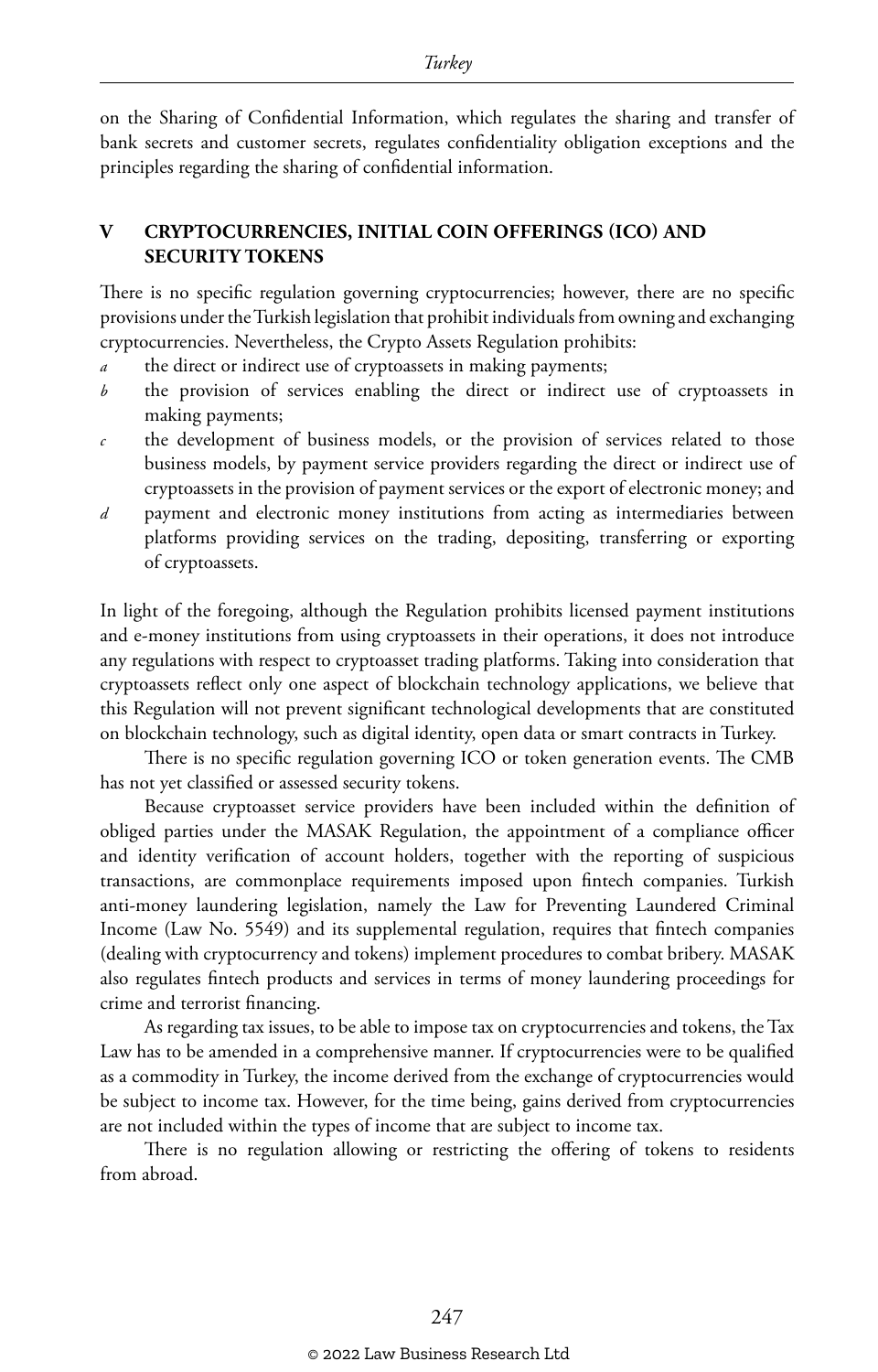### **VI OTHER NEW BUSINESS MODELS**

Pursuant to the Turkish Law of Obligations (Law No. 6098), for a contract to be legally binding, there must be an offer and an acceptance, and the parties should have the intention of making the contract legally binding. Because of the nature of self-executing contracts, without separate legislation to regulate these, their enforceability may be challenged on the grounds that they restrict parties' negotiation power over the terms and conditions of an agreement. In addition, self-executing contracts are not legally enforceable as formal contracts specified by certain laws (e.g., real estate contracts, vehicle sales agreements).

There is no regulation regarding artificial intelligence (AI) under Turkish legislation; however, the Digital Transformation Office, structured under the Presidency, has been granted with the task of leading the AI transformation process. In this context, the National Artificial Intelligence Strategy 2021–2025, drafted in cooperation with the Digital Transformation Office of the Presidency of the Republic of Turkey and the Ministry of Industry and Technology, was announced on 24 August 2021, and the Presidential Circular on the National Artificial Intelligence Strategy was published in the Official Gazette dated 20 August 2021.

Product price comparison websites are not specifically regulated under Turkish legislation; however, general law principles shall apply. Regarding new business models, with the Regulation on the Operating Principles of Digital Banks and Service Model Banking, which was published in the Official Gazette dated 29 December 2021 and which entered into force on 1 January 2022, the procedures and principles regarding the activities of branchless banks, which only serve through electronic banking services distribution channels, and the provision of banking services to financial technology companies and other businesses as a service model have been determined. In terms of digital banks, operation limitations, mandatory service continuity level and licensing requirements are stipulated under the Regulation. Additionally, the principles of service model banking are regulated under the Regulation; entities are able to provide service model banking services to domestically localised interface providers only and solely within the framework of their own operation permits.

Additionally, regarding crowdfunding, the amendments made with Communiqué No. III-35/A.2 on Crowdfunding have made it possible for crowdfunding platforms to form more than one investment committee. Platforms were given the opportunity to fund campaigns up to a maximum of 50 per cent of their own resources in total, up to a maximum of 20 per cent of the targeted fund amount for each campaign. Special regulations have been introduced for debt-based crowdfunding. In addition to the general obligations of the platforms that carry out debt-based crowdfunding activities, it is now obligatory to establish an effective and transparent credit rating system and policy to assess each project's risk status.

### **VII INTELLECTUAL PROPERTY AND DATA PROTECTION**

The Turkish jurisdiction does not afford patent protection to software-implemented inventions and business methods. Copyright protection is the method that can be utilised for protecting ownership rights over software. Copyright protection is a natural protection that is offered to the creator from the moment the property is offered or made available to the public. There is no application similar to that of a patent application that is required of a copyright holder.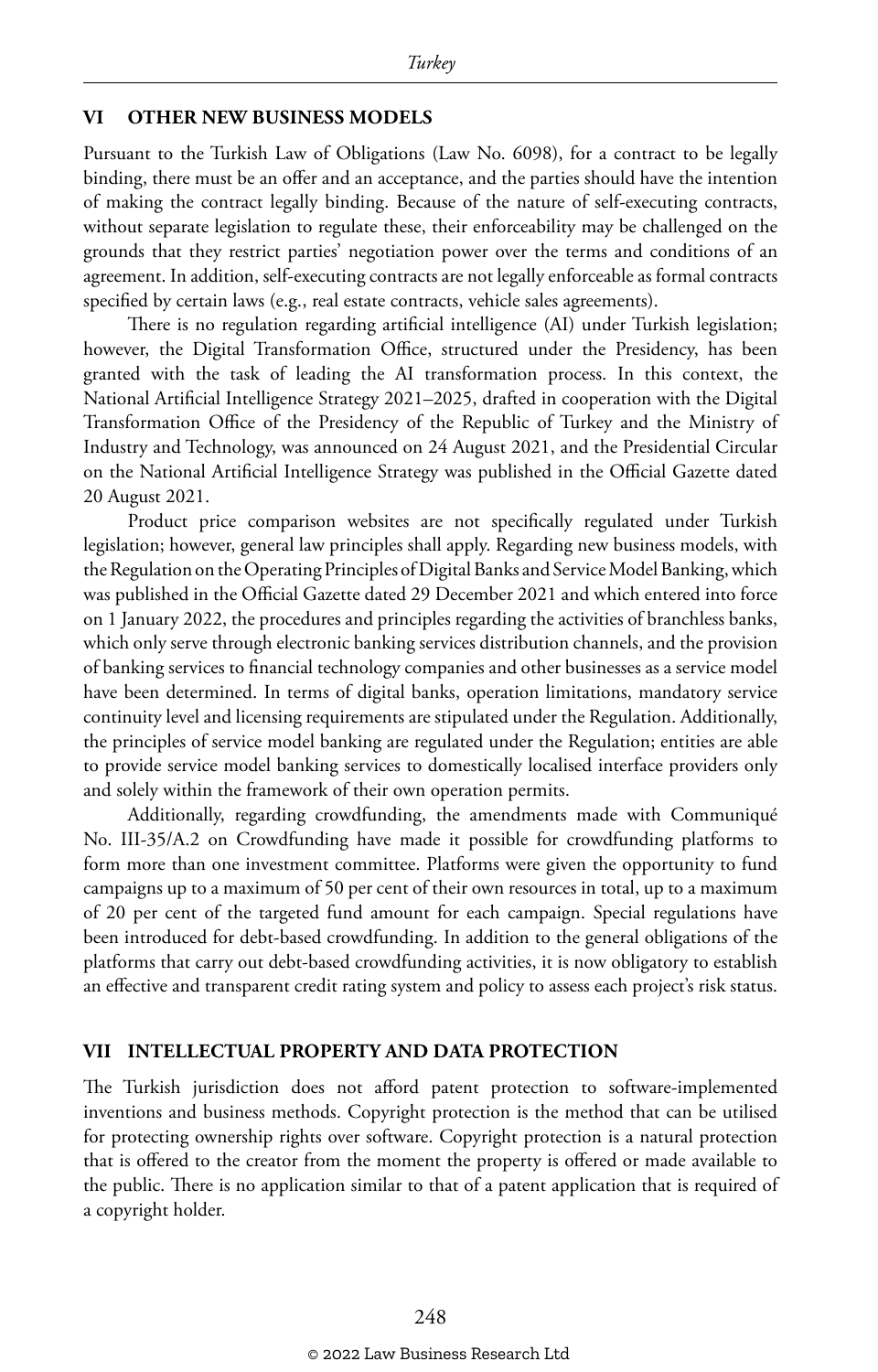There are two distinct regulations regarding duty of confidentiality: Law No. 5411 governs confidentiality of banking and financial information and the Personal Data Protection Law (Law No. 6698) prohibits or sets limitations to the disclosure, processing and transfer of personal information, which would also include client information.

The Regulation on Payment Services and Electronic Money Issuance and Payment Service Providers includes the term 'sensitive customer data' and defines it as personal data and customer security information used in issuing payment orders or verifying the identity of the customer, and which, if captured or changed by third parties, may allow fraud or fraudulent transactions on behalf of the customer. In this context, fintech companies are obliged to take the necessary measures for the protection of secrets and personal data, especially sensitive customer data and data belonging to themselves, in the procurement of external services.

The Regulation for Disclosure of Confidential Information was published in the Official Gazette dated 4 June 2021 and was due to enter into force on 1 January 2022; however, pursuant to the Regulation Amending the Regulation for Disclosure of Confidential Information, the effective date has been amended to 1 July 2022. With the Regulation also referring to Law No. 6493, it is aimed to determine the scope, procedures and principles of the sharing and transfer of confidential bank and customer data. Within the scope of Article 73 of Law No. 5411, regulations were made regarding the confidentiality obligation, exceptions and definition of confidential customer data.

Pursuant to Personal Data Protection Board Decisions Nos. 2020/191, 2020/192, 2020/193 and 2020/194 of 3 March 2020, notifying that the data stored in the Banks Association of Turkey Risk Centre had been violated by several factoring companies, the Board imposed administrative sanctions on the factoring companies because some of their employees had transferred data collected through the Risk Centre with legally unauthorised persons.

Additionally, as per the Regulation on Banks' Information Systems and Electronic Banking Services, banks are able to benefit from cloud computing systems as an external service tool, provided that these systems are kept within Turkey in accordance with the provisions of the Regulation. As per the Communiqué on Management and Supervision of Information Systems of Payment Institutions and Electronic Money Institutions, payment institutions and electronic money institutions shall mandatorily have their primary and secondary systems located in Turkey, and cloud computing must be within the scope of these systems. Therefore, if electronic money and payment institutions store data via cloud computing systems as external services, data centres must be located in Turkey.

As per the Regulation on the Independent Audit of Information Systems and Business Processes, which was published in the Official Gazette dated 31 January 2022, auditing of the information systems and business processes of the institutions under the supervision and control of the BRSA shall be made by the independent audit firms authorised within the scope of the Regulation.

### **VIII YEAR IN REVIEW**

The past 18 months were unarguably remarkable for the fintech sector. The decisions of the Judges and Prosecutors Council on the establishment of specialised courts for cybercrimes and financial crimes were published in November 2021. Following these decisions, secondary legislation for payment services and electronic money issuance entered into force, and the Turkish Competition Authority published a sector report wherein the sector was examined thoroughly in the light of the new secondary legislation. Moreover, the Regulation on the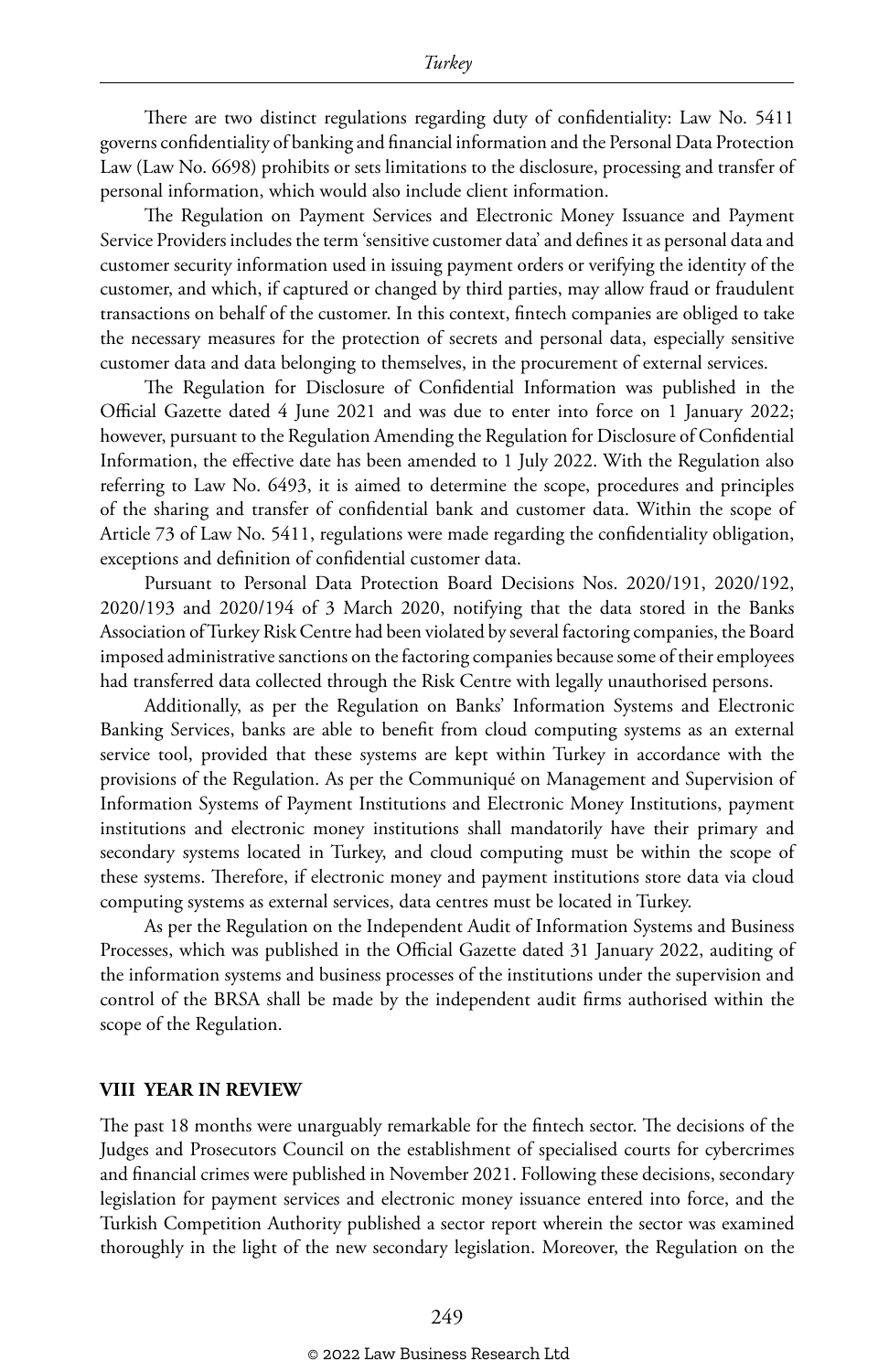Operating Principles of Digital Banks and Service Model Banking entered into force and the sector was completely reshaped following this. Within this context, the regulatory framework for the sector has been determined and established through these developments.

Additionally, the Crypto Assets Regulation introduced the regulation of cryptoassets under Turkish legislation, with the CBRT banning payments with cryptoassets. However, it is important to note that the Regulation does not prohibit trading in cryptoassets, and only eliminates their use as a payment tool.

It was a period in which remote identification was regulated in detail under Turkish law, with traditional written forms for registering new customers or establishing contractual relationships being replaced with methods utilising information or electronic communication devices.

Additionally, the Turkish Fintech Ecosystem Status Report 2021, prepared under the coordination of the Presidential Finance Office, was published in December 2021. As per the report, there were 520 fintech companies and a total of 56 accredited payment and e-money fintech companies within Turkey as at 30 December 2021.

These developments are of great significance in terms of providing services and innovative products that benefit consumers in the competitive conditions of the existing structure, as well as paving the way for new innovative initiatives in fintech ecosystems. However, it can be said that, specifically with cryptoassets, the legislation is coming from a place of distrust among regulators.

### **IX OUTLOOK AND CONCLUSIONS**

A developing and vibrant fintech industry is emerging in Turkey, as the financial technologies are transforming finance, business and transaction models and challenging the regulation at a constant rate. Turkish regulatory bodies closely monitor the developments and prepare reactive regulations to meet the requirements generated by the technological developments.

Although it seems that an unfriendly environment has been created with the Crypto Assets Regulation, it can be said that the government is observing the uncertainties surrounding cryptoassets, technological developments and the establishment of public acceptance, as well as the formation of uniformity within the global fintech sector for new regulations. In the face of the fact that the use of cryptocurrencies is likely to increase in the future, we expect important new regulations to be introduced within the Turkish legislation.

New regulations are being adopted that enable the entry of new actors to the fintech market, increasing cooperation with the banking sector and facilitating the development of the fintech sector in Turkey, such as the new Regulation on Payment Services and Electronic Money Issuance and Payment Service Providers, the Communiqué on Information Systems of Payment and Electronic Money Institutions and Data Sharing Services in the Field of Payment Services Providers and the Regulation on the Operating Principles of Digital Banks and Service Model Banking.

In addition, studies continue within the scope of the National Fintech Strategy Document, which will reveal the action plan for the fintech ecosystem between 2022 and 2025, in accordance with the Presidential Finance Office's Turkish Fintech Ecosystem Status Report 2021. The Document, which is planned to be published later in 2022, will serve as a road map for the development of the sector.

In line with the recent developments, sub-regulations on payment services, e-money, open banking and technical standards will be formed in 2022, and the actors entering the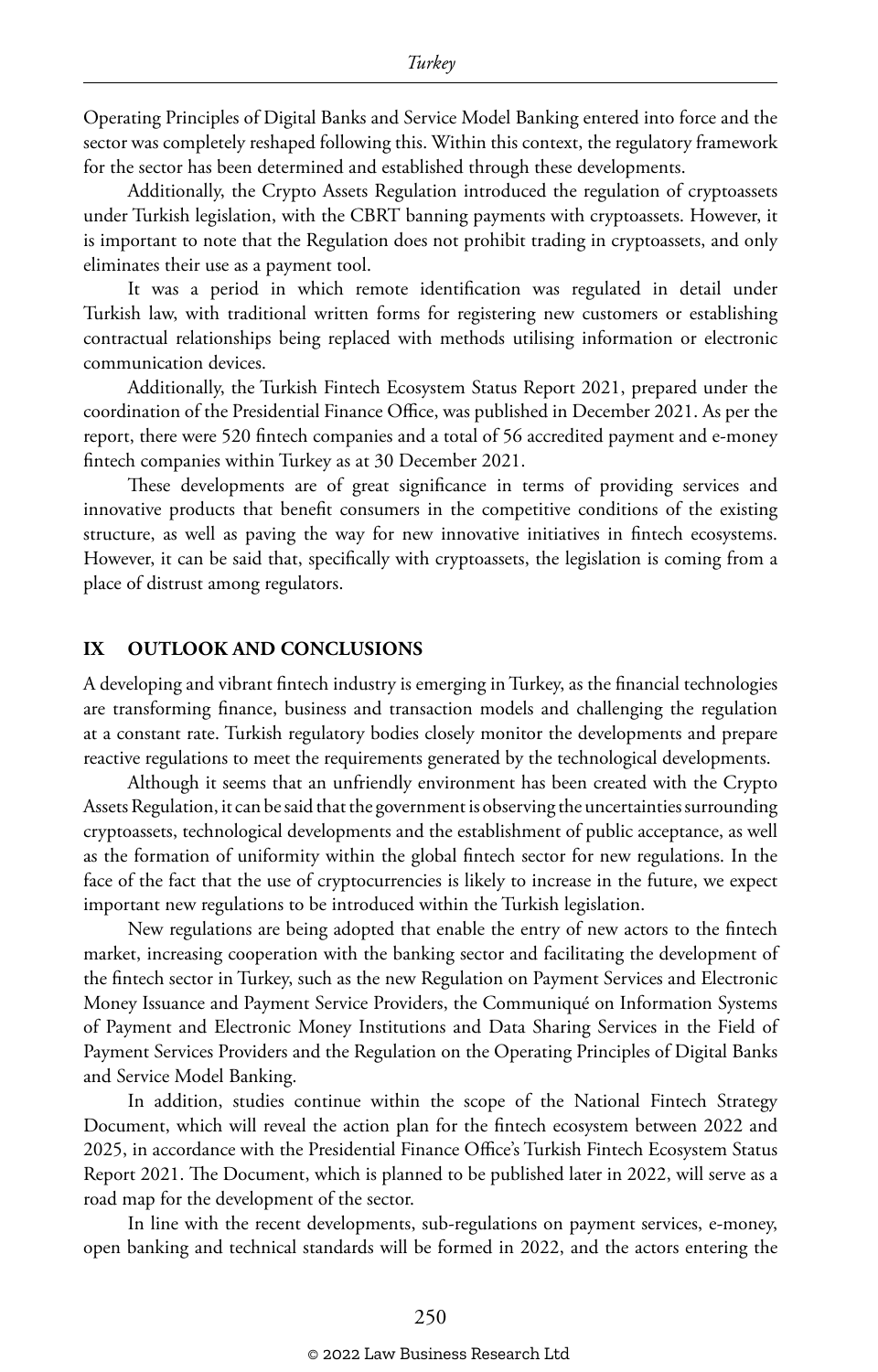transition process will have completed the necessary processes by the time these regulations have been formed. Taking into consideration the products and services being offered, it is safe to say that this transformation has also started to reach end users.

Finally, it is important to point out the Turkish Competition Authority's preliminary report, Financial Technologies in Payment Services, which was published in December 2021 and which evaluates the reasons for the emergence of the fintech sector. The report states that the fact that fintech companies are highly dependent on the banking infrastructure in their activities creates a vertical relationship between fintech companies and banks, and that with respect to the payment services market, each bank is in a dominant position because of the financial services companies' inability to access their own customers' data. This report may pave the way for a horizontal relationship between banks and fintech actors.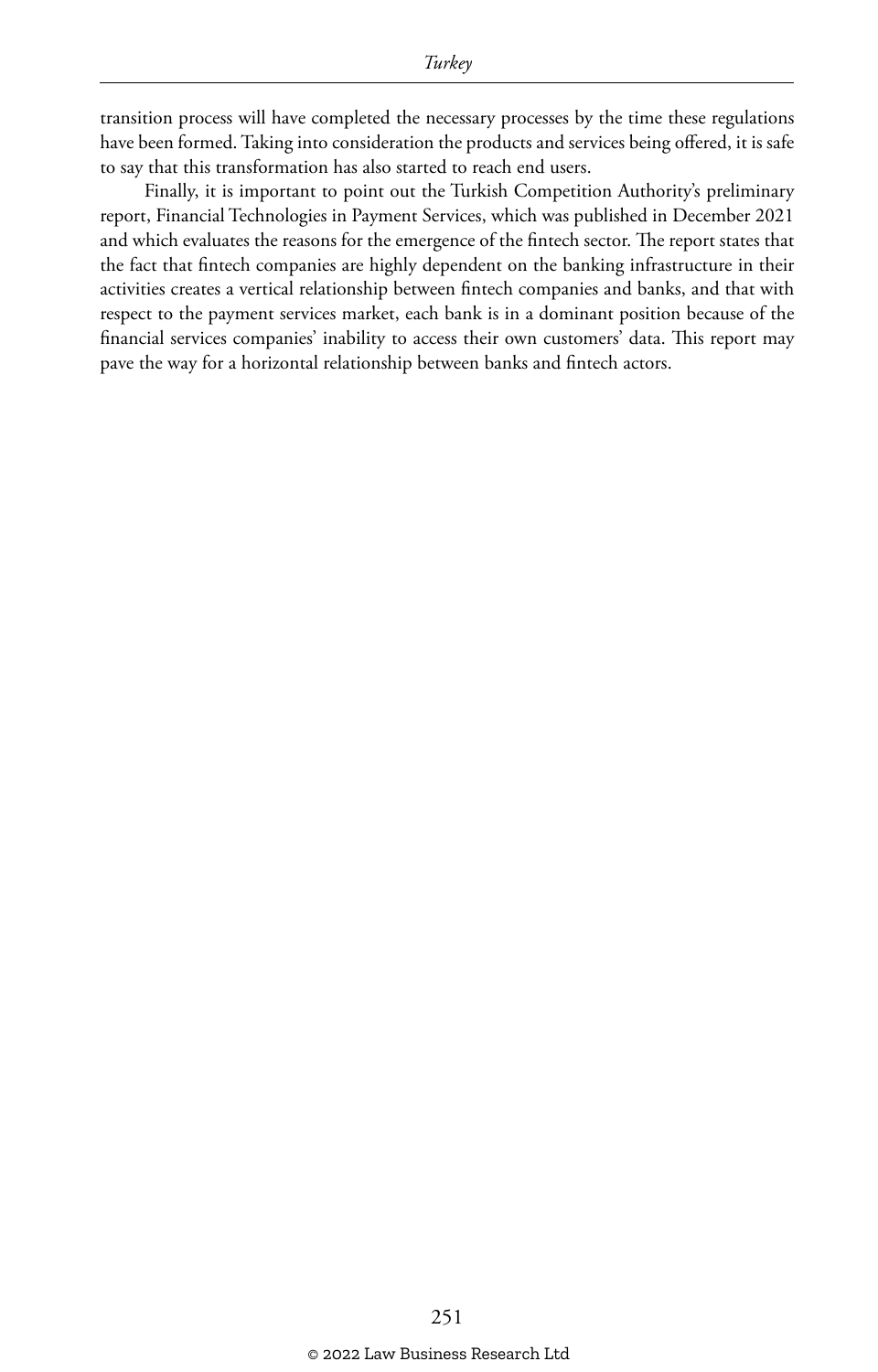## ABOUT THE AUTHORS

### **CIGDEM AYOZGER ONGUN**

### *SRP-Legal*

Dr Cigdem Ayozger Ongun, PhD, LLM, has extensive experience in technology, media and communication law, financial technologies, e-commerce law, corporate law, competition law and data protection and privacy law and regulatory policies. Before establishing SRP-Legal, she spent over 10 years working for the Turkcell Group, latterly as the chief legal officer.

Dr Ongun studied law at the Ankara University Law Faculty. She obtained her LLM degree on competition law by studying at both Istanbul University and the London School of Economics and her PhD degree on data protection and privacy law from Istanbul University. Dr Ongun also completed the Koc University Executive MBA Programme specially designed for the Turkcell Group. In addition, she is a visiting assistant professor at Bahcesehir University and Istanbul Technical University.

Dr Ongun is the author of the book *Personal Data Protection Law* (2nd edition), and of the 'Fintech Sector Players' Competition with Banks' section of the *Applied Competition Law* book and the 'Data Protection Law' section of the *Gift to Prof Dr Huseyin Hatemi* book.

Dr Ongun is the president of the data protection and technology law working group of the Turkish Industry & Business Association, an executive board member of the Blockchain Turkey Platform, a founding member and ethics committee member of the Women in Technology Association, a member of the Informatics Industry Association, the Turkish Informatics Foundation, the International Women's Forum, the International Association of Privacy Professionals and the International Institute of Communications, a mentor of Endeavour and an advisory board member of *Fintechtime* magazine.

### **VOLKAN AKBAS**

### *SRP-Legal*

Volkan Akbas specialises in competition law and practice, information and communications technology, telecommunications law, data protection and privacy, contracts law, investigation management, corporate law, commercial law, compliance management, dispute resolution and litigation.

Akbas has practised law for 15 years. For over nine years, he served as a senior legal adviser and associate for Turkey's leading telecommunications operators (Avea and Turkcell). While working at Avea and Turkcell, he specialised in competition law, compliance programmes and telecommunications regulations. He has conducted the end-to-end management